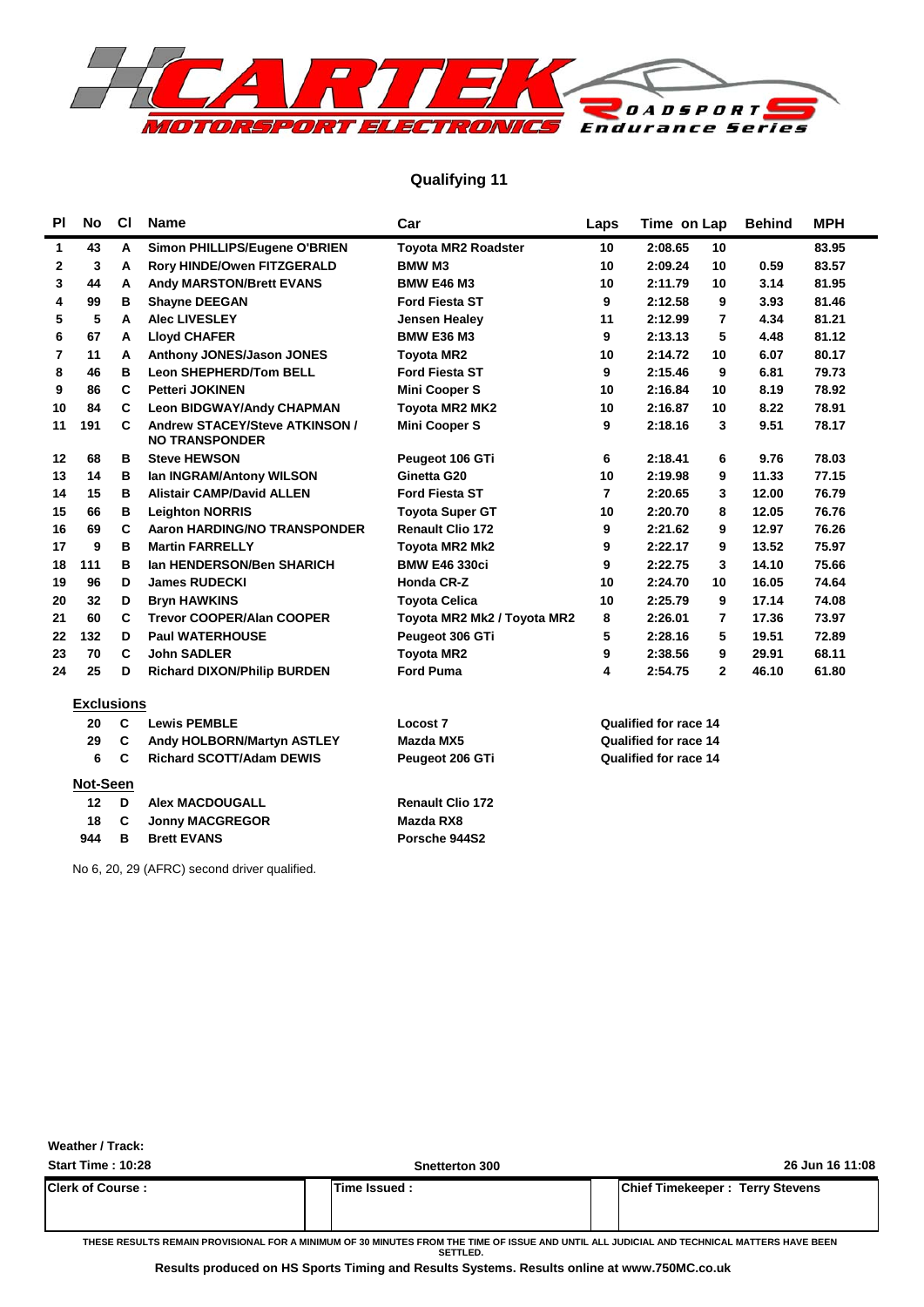## **750MC Cartek Roadsports Series**

### **LAP TIMES - Qualifying 11**

| $\mathbf{3}$    | <b>Rory HINDE</b>   |                                                                                            |                                    |  |                                 |  |                                                                         |                 |                                            |              |                             |  |  |  |
|-----------------|---------------------|--------------------------------------------------------------------------------------------|------------------------------------|--|---------------------------------|--|-------------------------------------------------------------------------|-----------------|--------------------------------------------|--------------|-----------------------------|--|--|--|
|                 |                     | Lap 1 2 3 4 5 6 7 8 9 10                                                                   |                                    |  |                                 |  |                                                                         |                 |                                            |              |                             |  |  |  |
|                 | $1 \quad \Box$      |                                                                                            |                                    |  |                                 |  | 2:30.60 2:18.74 2:14.42 2:14.77 2:10.69 3:22.61 2:20.79 2:14.13 2:11.04 |                 |                                            |              | 2:09.24                     |  |  |  |
| $5\phantom{.0}$ |                     | <b>Alec LIVESLEY</b>                                                                       |                                    |  |                                 |  |                                                                         |                 |                                            |              |                             |  |  |  |
|                 | Lap                 | 1 2 3 4 5 6 7 8 9 10                                                                       |                                    |  |                                 |  |                                                                         |                 |                                            |              |                             |  |  |  |
|                 |                     | 1 2:34.01 2:18.45 2:16.54 2:15.91 2:15.84 2:14.74 2:12.99 2:15.08                          |                                    |  |                                 |  |                                                                         |                 |                                            |              | 2:13.61 2:14.59             |  |  |  |
|                 |                     | 11 2:13.22                                                                                 |                                    |  |                                 |  |                                                                         |                 |                                            |              |                             |  |  |  |
| 6               |                     | <b>Richard SCOTT</b>                                                                       |                                    |  |                                 |  |                                                                         |                 |                                            |              |                             |  |  |  |
|                 |                     | Lap 1 2 3 4 5 6 7 8                                                                        |                                    |  |                                 |  |                                                                         |                 |                                            | 9            | 10                          |  |  |  |
|                 |                     | 1 6:56.54 2:41.11 2:37.35 2:38.43 2:36.60 2:35.91 2:34.50 2:34.09                          |                                    |  |                                 |  |                                                                         |                 |                                            |              |                             |  |  |  |
| 9               |                     | <b>Martin FARRELLY</b>                                                                     |                                    |  |                                 |  |                                                                         |                 |                                            |              |                             |  |  |  |
|                 |                     | Lap 1 2 3 4 5 6 7 8 9<br>1 2:31.26 2:23.31 2:26.06 2:24.03 2:23.82 2:22.95 2:22.76 2:27.23 |                                    |  |                                 |  |                                                                         |                 |                                            | 2:22.17      | 10                          |  |  |  |
| 11              |                     | <b>Anthony JONES</b>                                                                       |                                    |  |                                 |  |                                                                         |                 |                                            |              |                             |  |  |  |
|                 |                     | Lap 1 2 3 4 5 6 7 8 9 10                                                                   |                                    |  |                                 |  |                                                                         |                 |                                            |              |                             |  |  |  |
|                 |                     | 1 2:37.33 2:20.29 2:18.26 2:16.68 4:09.56 2:27.27 2:18.55 2:16.03 2:21.42                  |                                    |  |                                 |  |                                                                         |                 |                                            |              | 2:14.72                     |  |  |  |
| 14              |                     | <b>Ian INGRAM</b>                                                                          |                                    |  |                                 |  |                                                                         |                 |                                            |              |                             |  |  |  |
|                 |                     | Lap 1 2 3 4 5 6 7 8 9 10                                                                   |                                    |  |                                 |  |                                                                         |                 |                                            |              |                             |  |  |  |
|                 |                     | 1 2:47.52 2:27.50 2:26.19 2:23.37 3:54.27 2:31.48 2:25.04 2:22.09                          |                                    |  |                                 |  |                                                                         |                 |                                            | 2:19.98      | 2:20.48                     |  |  |  |
| 15              |                     | <b>Alistair CAMP</b>                                                                       |                                    |  |                                 |  |                                                                         |                 |                                            |              |                             |  |  |  |
|                 |                     | Lap 1 2 3 4 5 6 7                                                                          |                                    |  |                                 |  |                                                                         |                 |                                            | 9<br>$8 - 1$ | 10                          |  |  |  |
|                 |                     | 1 2:39.62                                                                                  |                                    |  | 2:23.56 2:20.65 2:22.15 4:02.81 |  |                                                                         | 2:35.53 2:29.88 |                                            |              |                             |  |  |  |
| 20              | <b>Lewis PEMBLE</b> |                                                                                            |                                    |  |                                 |  |                                                                         |                 |                                            |              |                             |  |  |  |
|                 |                     | Lap 1                                                                                      |                                    |  |                                 |  | 2 3 4 5 6 7 8                                                           |                 |                                            | 9            | 10                          |  |  |  |
|                 |                     | 1 2:55.93 2:41.75 2:36.97 2:34.69 2:34.27                                                  |                                    |  |                                 |  | 2:32.73                                                                 |                 |                                            |              |                             |  |  |  |
| 25              |                     | <b>Richard DIXON</b>                                                                       |                                    |  |                                 |  |                                                                         |                 |                                            |              |                             |  |  |  |
|                 | Lap                 | $1 \qquad 2 \qquad 3 \qquad 4 \qquad 5 \qquad 6$                                           |                                    |  |                                 |  |                                                                         | $\overline{7}$  | $\begin{array}{ccc} & 8 & & 9 \end{array}$ |              | 10 <sub>1</sub>             |  |  |  |
|                 |                     | 1 3:02.06 2:54.75 4:39.89 3:12.60                                                          |                                    |  |                                 |  |                                                                         |                 |                                            |              |                             |  |  |  |
| 29              |                     | <b>Andy HOLBORN</b>                                                                        |                                    |  |                                 |  |                                                                         |                 |                                            |              |                             |  |  |  |
|                 |                     | Lap 1 2 3 4 5 6 7 8                                                                        |                                    |  |                                 |  |                                                                         |                 |                                            | $9^{\circ}$  | $\overline{\phantom{0}}$ 10 |  |  |  |
|                 | $1 \quad \Box$      |                                                                                            | 2:53.71  2:45.52  2:44.35  2:47.30 |  |                                 |  |                                                                         |                 |                                            |              |                             |  |  |  |
| 32              |                     | <b>Bryn HAWKINS</b>                                                                        |                                    |  |                                 |  |                                                                         |                 |                                            |              |                             |  |  |  |
|                 |                     | Lap 1 2 3 4 5 6 7 8 9 10                                                                   |                                    |  |                                 |  |                                                                         |                 |                                            |              |                             |  |  |  |
|                 |                     | 1 2:43.88 2:32.26 2:28.75 2:30.65 2:27.18 2:29.46 2:28.41 2:26.44 2:25.79 2:26.41          |                                    |  |                                 |  |                                                                         |                 |                                            |              |                             |  |  |  |
| 43              |                     | <b>Simon PHILLIPS</b>                                                                      |                                    |  |                                 |  |                                                                         |                 |                                            |              |                             |  |  |  |
|                 |                     | Lap 1 2 3 4 5 6 7 8 9 10                                                                   |                                    |  |                                 |  |                                                                         |                 |                                            |              |                             |  |  |  |
|                 |                     | 1 2:38.25 2:20.62 2:16.72 2:15.53 2:14.25 3:47.83 2:15.60 2:10.32                          |                                    |  |                                 |  |                                                                         |                 |                                            | 2:09.68      | 2:08.65                     |  |  |  |
| 44              |                     | <b>Andy MARSTON</b>                                                                        |                                    |  |                                 |  |                                                                         |                 |                                            |              |                             |  |  |  |
|                 |                     | Lap 1 2 3 4 5 6 7 8 9 10                                                                   |                                    |  |                                 |  |                                                                         |                 |                                            |              |                             |  |  |  |
|                 |                     | 1 2:39.52 2:21.55 2:17.31 2:19.04 3:24.08 2:28.44 2:15.00 2:13.40                          |                                    |  |                                 |  |                                                                         |                 |                                            | 2:12.19      | 2:11.79                     |  |  |  |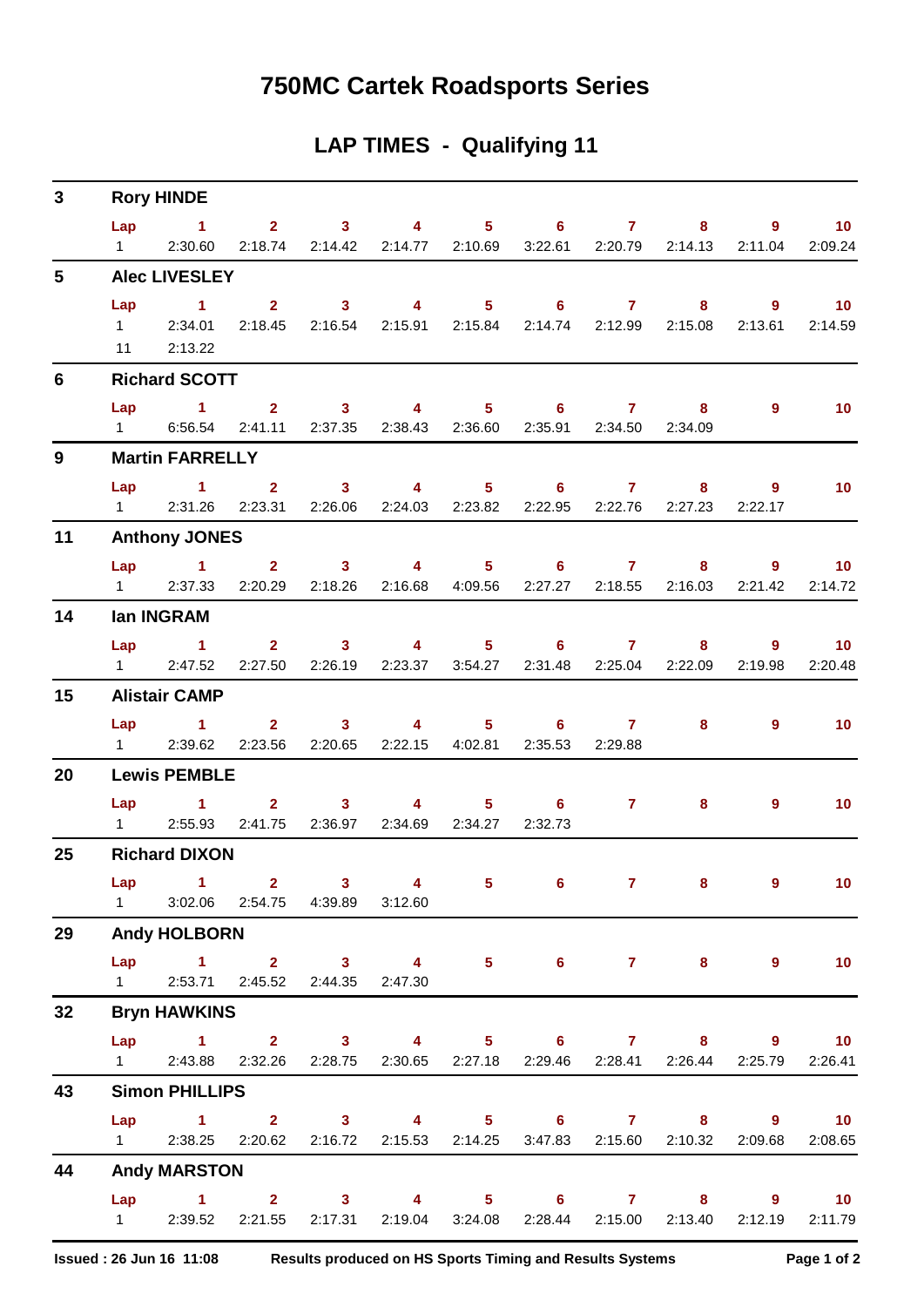| 46  | <b>Leon SHEPHERD</b>  |                                                                                                               |                 |                                                                                                                                                                                                                                                                                                                                                                                                                         |                                                                 |                                   |                               |  |                 |                |                   |  |  |
|-----|-----------------------|---------------------------------------------------------------------------------------------------------------|-----------------|-------------------------------------------------------------------------------------------------------------------------------------------------------------------------------------------------------------------------------------------------------------------------------------------------------------------------------------------------------------------------------------------------------------------------|-----------------------------------------------------------------|-----------------------------------|-------------------------------|--|-----------------|----------------|-------------------|--|--|
|     | Lap                   | $\sim$ 1                                                                                                      |                 |                                                                                                                                                                                                                                                                                                                                                                                                                         | $2 \t 3 \t 4$                                                   |                                   | $5 \t\t 6$                    |  | $7 \quad \circ$ | 9              | 10 <sub>1</sub>   |  |  |
|     | $1 \quad \Box$        |                                                                                                               | 2:35.39 2:23.10 |                                                                                                                                                                                                                                                                                                                                                                                                                         | 2:21.66 2:23.22 4:12.36 2:25.08 2:17.88 2:15.47                 |                                   |                               |  |                 | 2:15.46        |                   |  |  |
| 60  |                       | <b>Trevor COOPER</b>                                                                                          |                 |                                                                                                                                                                                                                                                                                                                                                                                                                         |                                                                 |                                   |                               |  |                 |                |                   |  |  |
|     | Lap<br>$1 \quad \Box$ | $1 \qquad 2 \qquad 3 \qquad 4 \qquad 5 \qquad 6 \qquad 7 \qquad 8$                                            | 2:34.00 2:28.65 |                                                                                                                                                                                                                                                                                                                                                                                                                         | 2:29.86 5:26.25 2:28.08 2:27.24 2:26.01                         |                                   |                               |  | 2:26.01         | $9^{\circ}$    | 10 <sub>1</sub>   |  |  |
| 66  |                       | <b>Leighton NORRIS</b>                                                                                        |                 |                                                                                                                                                                                                                                                                                                                                                                                                                         |                                                                 |                                   |                               |  |                 |                |                   |  |  |
|     | Lap                   | $\sim$ 1                                                                                                      | 2 <sup>7</sup>  | $\overline{\mathbf{3}}$                                                                                                                                                                                                                                                                                                                                                                                                 | $\overline{4}$                                                  |                                   | $5 \t\t 6 \t\t 7$             |  | 8               | $9^{\circ}$    | 10 <sub>1</sub>   |  |  |
|     |                       | 1 2:41.81 2:26.10 2:23.30 2:23.12 2:24.46 2:22.25 2:22.23 2:20.70 2:21.70                                     |                 |                                                                                                                                                                                                                                                                                                                                                                                                                         |                                                                 |                                   |                               |  |                 |                | 2:21.37           |  |  |
| 67  |                       | <b>Lloyd CHAFER</b>                                                                                           |                 |                                                                                                                                                                                                                                                                                                                                                                                                                         |                                                                 |                                   |                               |  |                 |                |                   |  |  |
|     |                       | Lap 1 2 3 4 5 6 7 8                                                                                           |                 |                                                                                                                                                                                                                                                                                                                                                                                                                         |                                                                 |                                   |                               |  |                 | $\overline{9}$ | 10 <sub>1</sub>   |  |  |
|     |                       | 1 2:42.06 2:21.36 2:14.25 2:14.17 2:13.13 4:57.60 2:19.44 4:23.05                                             |                 |                                                                                                                                                                                                                                                                                                                                                                                                                         |                                                                 |                                   |                               |  |                 | 2:23.38        |                   |  |  |
| 68  |                       | <b>Steve HEWSON</b>                                                                                           |                 |                                                                                                                                                                                                                                                                                                                                                                                                                         |                                                                 |                                   |                               |  |                 |                |                   |  |  |
|     |                       | $Lap$ 1                                                                                                       |                 |                                                                                                                                                                                                                                                                                                                                                                                                                         | $2 \qquad 3 \qquad 4$                                           |                                   | $5 \t\t 6 \t\t 7$             |  | 8               | $\overline{9}$ | 10 <sup>°</sup>   |  |  |
|     | $1 \quad \Box$        |                                                                                                               |                 |                                                                                                                                                                                                                                                                                                                                                                                                                         | 2:42.91  2:26.14  2:21.84  2:18.68  2:18.95                     |                                   | 2:18.41                       |  |                 |                |                   |  |  |
| 69  |                       | <b>Aaron HARDING</b>                                                                                          |                 |                                                                                                                                                                                                                                                                                                                                                                                                                         |                                                                 |                                   |                               |  |                 |                |                   |  |  |
|     |                       | Lap 1                                                                                                         |                 |                                                                                                                                                                                                                                                                                                                                                                                                                         | $2 \t 3 \t 4$                                                   |                                   | $5 \t\t 6 \t\t 7 \t\t 8$      |  |                 | 9              | 10 <sub>1</sub>   |  |  |
|     | $1 \quad \Box$        |                                                                                                               |                 |                                                                                                                                                                                                                                                                                                                                                                                                                         | 2:48.08 2:31.82 2:26.25 2:25.41 4:15.72 2:30.43 2:23.09 2:24.36 |                                   |                               |  |                 | 2:21.62        |                   |  |  |
| 70  |                       | <b>John SADLER</b>                                                                                            |                 |                                                                                                                                                                                                                                                                                                                                                                                                                         |                                                                 |                                   |                               |  |                 |                |                   |  |  |
|     | Lap                   | $\sim$ 1                                                                                                      |                 | $2 \t 3$                                                                                                                                                                                                                                                                                                                                                                                                                |                                                                 | $\overline{4}$ and $\overline{4}$ | $5 \t\t 6 \t\t 7$             |  |                 | 9              | 10                |  |  |
|     |                       | 1 2:48.71 2:40.52 2:41.42 2:42.12 2:41.05 2:42.26 2:42.12 2:40.02                                             |                 |                                                                                                                                                                                                                                                                                                                                                                                                                         |                                                                 |                                   |                               |  |                 | 2:38.56        |                   |  |  |
| 84  |                       | <b>Leon BIDGWAY</b>                                                                                           |                 |                                                                                                                                                                                                                                                                                                                                                                                                                         |                                                                 |                                   |                               |  |                 |                |                   |  |  |
|     |                       | Lap 1 2 3 4 5 6 7 8                                                                                           |                 |                                                                                                                                                                                                                                                                                                                                                                                                                         |                                                                 |                                   |                               |  |                 | $9^{\circ}$    | 10 <sup>°</sup>   |  |  |
|     | $1 \quad \Box$        | 2:42.15                                                                                                       |                 |                                                                                                                                                                                                                                                                                                                                                                                                                         | 2:26.58  2:23.52  2:24.55  2:22.55  3:44.73  2:30.27  2:19.02   |                                   |                               |  |                 | 2:17.60        | 2:16.87           |  |  |
| 86  |                       | <b>Petteri JOKINEN</b>                                                                                        |                 |                                                                                                                                                                                                                                                                                                                                                                                                                         |                                                                 |                                   |                               |  |                 |                |                   |  |  |
|     |                       | $Lap$ 1<br>1 3:17.30 2:27.50 2:20.36 2:36.80 2:19.96 2:18.76 2:18.65 2:18.66 2:17.86 2:16.84                  |                 | 3 <sup>7</sup><br>$\overline{\mathbf{2}}$ and $\overline{\mathbf{2}}$ and $\overline{\mathbf{2}}$ and $\overline{\mathbf{2}}$ and $\overline{\mathbf{2}}$ and $\overline{\mathbf{2}}$ and $\overline{\mathbf{2}}$ and $\overline{\mathbf{2}}$ and $\overline{\mathbf{2}}$ and $\overline{\mathbf{2}}$ and $\overline{\mathbf{2}}$ and $\overline{\mathbf{2}}$ and $\overline{\mathbf{2}}$ and $\overline{\mathbf{2}}$ a |                                                                 | $\overline{4}$ and $\overline{4}$ | 6 <sup>1</sup><br>$5^{\circ}$ |  | $7 \quad \circ$ | $8 - 1$        | $9 \t 10$         |  |  |
|     |                       |                                                                                                               |                 |                                                                                                                                                                                                                                                                                                                                                                                                                         |                                                                 |                                   |                               |  |                 |                |                   |  |  |
| 96  |                       | <b>James RUDECKI</b>                                                                                          |                 |                                                                                                                                                                                                                                                                                                                                                                                                                         |                                                                 |                                   |                               |  |                 |                |                   |  |  |
|     |                       | Lap 1 2 3 4 5 6 7 8 9 10<br>1 2:43.78 2:33.47 2:28.59 2:29.44 2:29.89 2:26.71 2:28.05 2:27.27 2:26.43 2:24.70 |                 |                                                                                                                                                                                                                                                                                                                                                                                                                         |                                                                 |                                   |                               |  |                 |                |                   |  |  |
| 99  |                       | <b>Shayne DEEGAN</b>                                                                                          |                 |                                                                                                                                                                                                                                                                                                                                                                                                                         |                                                                 |                                   |                               |  |                 |                |                   |  |  |
|     |                       | Lap 1 2 3 4 5 6 7 8 9 10                                                                                      |                 |                                                                                                                                                                                                                                                                                                                                                                                                                         |                                                                 |                                   |                               |  |                 |                |                   |  |  |
|     |                       | 1 2:35.19 2:16.68 2:22.83 2:13.66 2:13.53 4:16.51 2:18.02 2:12.98 2:12.58                                     |                 |                                                                                                                                                                                                                                                                                                                                                                                                                         |                                                                 |                                   |                               |  |                 |                |                   |  |  |
| 111 |                       | <b>Ian HENDERSON</b>                                                                                          |                 |                                                                                                                                                                                                                                                                                                                                                                                                                         |                                                                 |                                   |                               |  |                 |                |                   |  |  |
|     |                       | Lap 1 2 3 4 5 6 7 8 9                                                                                         |                 |                                                                                                                                                                                                                                                                                                                                                                                                                         |                                                                 |                                   |                               |  |                 |                | 10                |  |  |
|     |                       | 1 2:39.74 2:26.98 2:22.75 5:10.67 2:55.14 2:41.55 2:37.14 2:34.71 2:32.85                                     |                 |                                                                                                                                                                                                                                                                                                                                                                                                                         |                                                                 |                                   |                               |  |                 |                |                   |  |  |
| 132 |                       | <b>Paul WATERHOUSE</b>                                                                                        |                 |                                                                                                                                                                                                                                                                                                                                                                                                                         |                                                                 |                                   |                               |  |                 |                |                   |  |  |
|     |                       | Lap 1 2 3 4 5 6 7 8                                                                                           |                 |                                                                                                                                                                                                                                                                                                                                                                                                                         |                                                                 |                                   |                               |  |                 | $\overline{9}$ | $\blacksquare$ 10 |  |  |
|     |                       | 1 2:45.26 2:31.35 2:30.00 2:28.66 2:28.16                                                                     |                 |                                                                                                                                                                                                                                                                                                                                                                                                                         |                                                                 |                                   |                               |  |                 |                |                   |  |  |
| 191 |                       | <b>Andrew STACEY</b>                                                                                          |                 |                                                                                                                                                                                                                                                                                                                                                                                                                         |                                                                 |                                   |                               |  |                 |                |                   |  |  |
|     |                       | Lap 1 2 3 4 5 6 7 8 9                                                                                         |                 |                                                                                                                                                                                                                                                                                                                                                                                                                         |                                                                 |                                   |                               |  |                 |                | $\blacksquare$ 10 |  |  |
|     |                       | 1 2:38.77 2:19.73 2:18.16 2:20.43 4:31.81 2:48.13 2:27.52 2:24.39 2:22.45                                     |                 |                                                                                                                                                                                                                                                                                                                                                                                                                         |                                                                 |                                   |                               |  |                 |                |                   |  |  |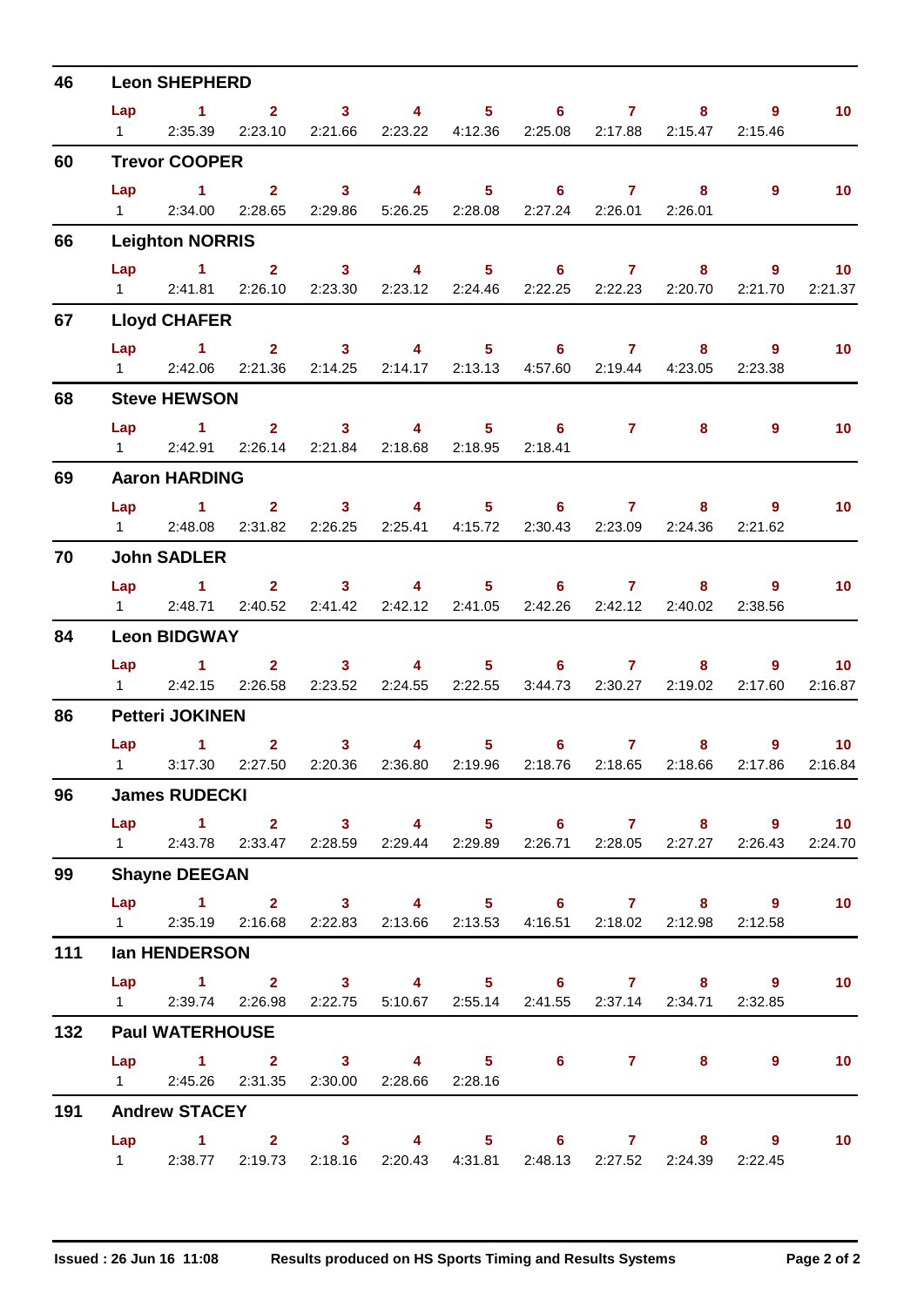#### $\overline{A}$ **E GRI** R

**Race 16**

#### **750MC Cartek Roadsports Series**

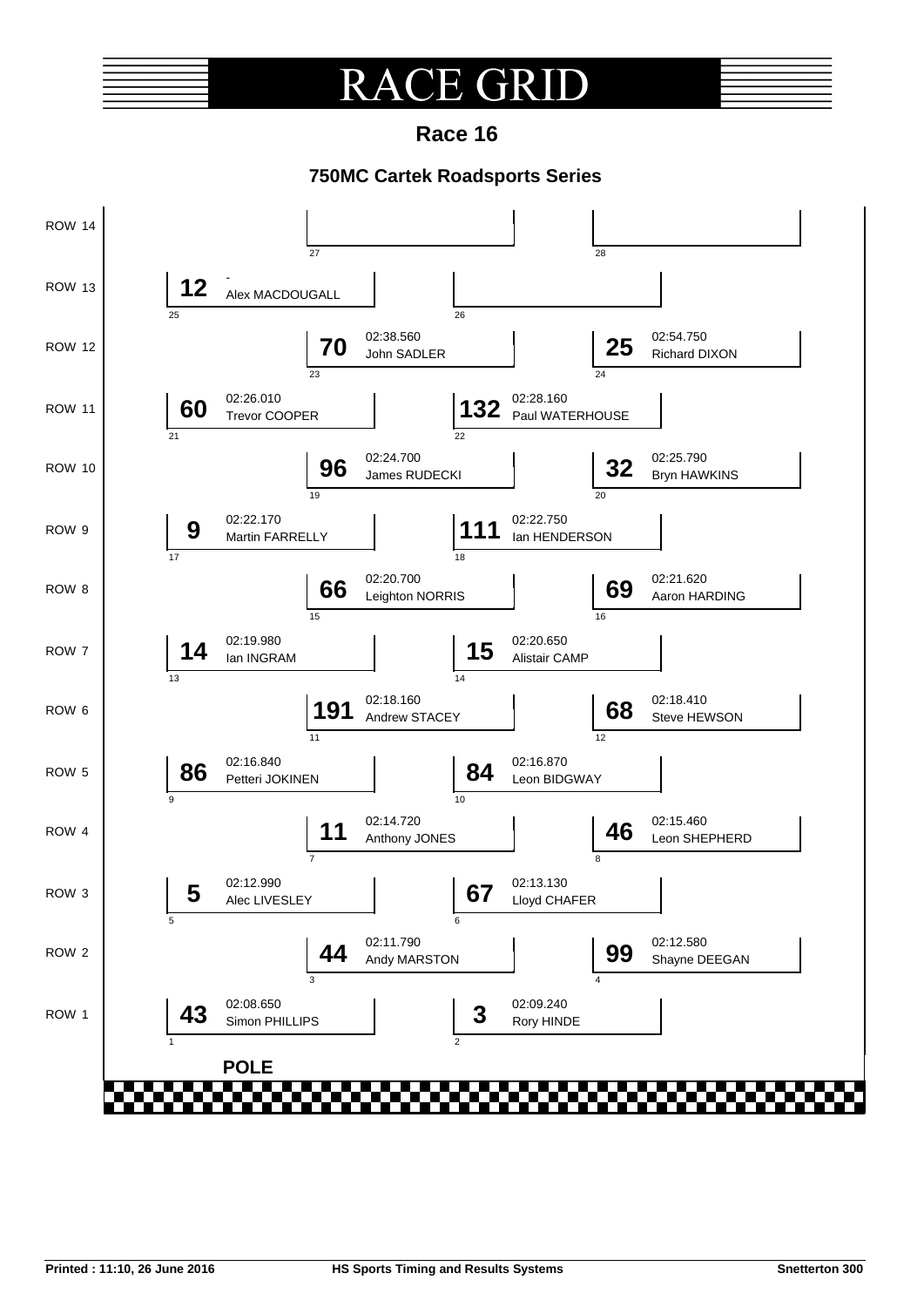

**Provisional Results - Race 16**

| <b>PI</b> | <b>No</b>             | <b>CI</b> | <b>Name</b><br>Car                             |                            | Laps     | <b>Time</b> |                | Behind MPH Best Lap on MPH |    |           |
|-----------|-----------------------|-----------|------------------------------------------------|----------------------------|----------|-------------|----------------|----------------------------|----|-----------|
| 1         | 3                     | Α         | Rory HINDE/Owen FITZGERALD                     | <b>BMWM3</b>               | 20       | 45:49.41    |                | 78.56 2:08.55              | 11 | 84.01     |
| 2         | 11                    | Α         | Anthony JONES/Jason JONES                      | <b>Toyota MR2</b>          | 20       | 46:11.79    | 22.38          | 77.93 2:11.70              | 6  | 82.00     |
| 3         | 67                    | A         | <b>Lloyd CHAFER</b>                            | <b>BMW E36 M3</b>          | 20       | 47:10.89    | 1:21.48        | 76.30 2:12.04              | 4  | 81.79     |
| 4         | 68                    | в         | <b>Steve HEWSON</b>                            | Peugeot 106 GTi            | 20       | 47:42.82    | 1:53.41        | 75.45 2:15.86              | 18 | 79.49     |
| 5         | 46                    | в         | <b>Leon SHEPHERD/Tom BELL</b>                  | <b>Ford Fiesta ST</b>      | 19       | 45:51.95    | 1 Lap          | 74.57 2:13.70              | 8  | 80.78     |
| 6         | 69                    | C         | <b>Aaron HARDING</b>                           | <b>Renault Clio 172</b>    | 19       | 46:30.43    | 1 Lap          | 73.54 2:19.81              | 7  | 77.25     |
| 7         | 191                   | C         | <b>Andrew STACEY/Steve ATKINSON</b>            | <b>Mini Cooper S</b>       | 19       | 46:43.86    | 1 Lap          | 73.18 2:18.21              | 6  | 78.14     |
| 8         | 9                     | D         | <b>Martin FARRELLY</b>                         | Toyota MR2 Mk2             | 19       | 47:03.88    | 1 Lap          | 72.67 2:21.54              | 14 | 76.30     |
| 9         | 111                   | в         | <b>Ian HENDERSON/Ben SHARICH</b>               | <b>BMW E46 330ci</b>       | 19       | 48:04.85    | 1 Lap          | 71.13 2:21.71              | 8  | 76.21     |
| 10        | 32                    | D         | <b>Bryn HAWKINS</b>                            | <b>Toyota Celica</b>       | 19       | 48:25.14    | 1 Lap          | 70.63 2:25.07              | 11 | 74.45     |
| 11        | 60                    | D         | <b>Trevor COOPER/Alan COOPER</b>               | Toyota MR2 Mk2 / Toyot     | 18       | 46:09.77    | 2 Laps         | 70.19 2:25.11              | 15 | 74.43     |
| 12        | 14                    | в         | Ian INGRAM/Antony WILSON                       | Ginetta G20                | 18       | 46:11.41    | 2 Laps         | 70.14 2:20.01              | 18 | 77.14     |
| 13        | 70                    | D         | <b>John SADLER</b>                             | <b>Toyota MR2</b>          | 18       | 46:51.39    | 2 Laps         | 69.15 2:27.30              | 18 | 73.32     |
|           | <b>Not-Classified</b> |           |                                                |                            |          |             |                |                            |    |           |
|           | 43                    | A         | <b>Simon PHILLIPS/Eugene</b><br><b>O'BRIEN</b> | <b>Toyota MR2 Roadster</b> | 17       | 39:07.31    | <b>DNF</b>     | 78.22 2:09.02              | 10 | 83.71     |
|           | 96                    | D         | <b>James RUDECKI</b>                           | <b>Honda CR-Z</b>          | 17       | 44:59.73    | <b>DNF</b>     | 68.01 2:25.08              | 13 | 74.44     |
|           | 5                     | А         | <b>Alec LIVESLEY</b>                           | Jensen Healey              | 13       | 31:53.73    | DNF            | 73.36 2:15.01              | 4  | 79.99     |
|           | 99                    | в         | <b>Shayne DEEGAN</b>                           | <b>Ford Fiesta ST</b>      | 6        | 13:34.44    | <b>DNF</b>     | 79.56 2:13.19              | 5  | 81.09     |
|           | 15                    | в         | <b>Alistair CAMP/David ALLEN</b>               | <b>Ford Fiesta ST</b>      | $\bf{0}$ |             | <b>Starter</b> |                            |    |           |
|           | 44                    | A         | <b>Andy MARSTON/Brett EVANS</b>                | <b>BMW E46 M3</b>          | 0        |             | <b>Starter</b> |                            |    |           |
|           | 84                    | в         | Leon BIDGWAY/Andy<br><b>CHAPMAN</b>            | Toyota MR2 MK2             | 0        |             | <b>Starter</b> |                            |    |           |
|           | 86                    | C         | <b>Petteri JOKINEN</b>                         | <b>Mini Cooper S</b>       | $\bf{0}$ |             | <b>Starter</b> |                            |    |           |
|           | <b>Non-Starters</b>   |           |                                                |                            |          |             |                |                            |    |           |
|           | 12                    | D         | <b>Alex MACDOUGALL</b>                         | <b>Renault Clio 172</b>    |          |             |                |                            |    |           |
|           | 132                   | D         | <b>Paul WATERHOUSE</b>                         | Peugeot 306 GTi            |          |             |                |                            |    |           |
|           | 25                    | D         | <b>Richard DIXON/Philip</b><br><b>BURDEN</b>   | <b>Ford Puma</b>           |          |             |                |                            |    |           |
|           | 66                    | в         | <b>Leighton NORRIS</b>                         | <b>Toyota Super GT</b>     |          |             |                |                            |    |           |
|           | <b>Fastest Lap</b>    |           |                                                |                            |          |             |                |                            |    |           |
|           | 3                     | A         | Rory HINDE/Owen<br><b>FITZGERALD</b>           | <b>BMW M3</b>              |          |             |                | 2:08.55                    | 11 | 84.01 Rec |
|           | 99                    | в         | <b>Shayne DEEGAN</b>                           | <b>Ford Fiesta ST</b>      |          |             |                | 2:13.19                    | 5  | 81.09 Rec |
|           | 191                   | C         | <b>Andrew STACEY/Steve</b><br><b>ATKINSON</b>  | <b>Mini Cooper S</b>       |          |             |                | 2:18.21                    | 6  | 78.14 Rec |
|           | 9                     | D         | <b>Martin FARRELLY</b>                         | <b>Toyota MR2 Mk2</b>      |          |             |                | 2:21.54                    | 14 | 76.30 Rec |

**Start Time : 16:04 Snetterton 300 26 Jun 16 16:55 Clerk of Course : Time Issued : Chief Timekeeper : Terry Stevens**

**Weather / Track:** Cloudy / Dry

**THESE RESULTS REMAIN PROVISIONAL FOR A MINIMUM OF 30 MINUTES FROM THE TIME OF ISSUE AND UNTIL ALL JUDICIAL AND TECHNICAL MATTERS HAVE BEEN SETTLED.**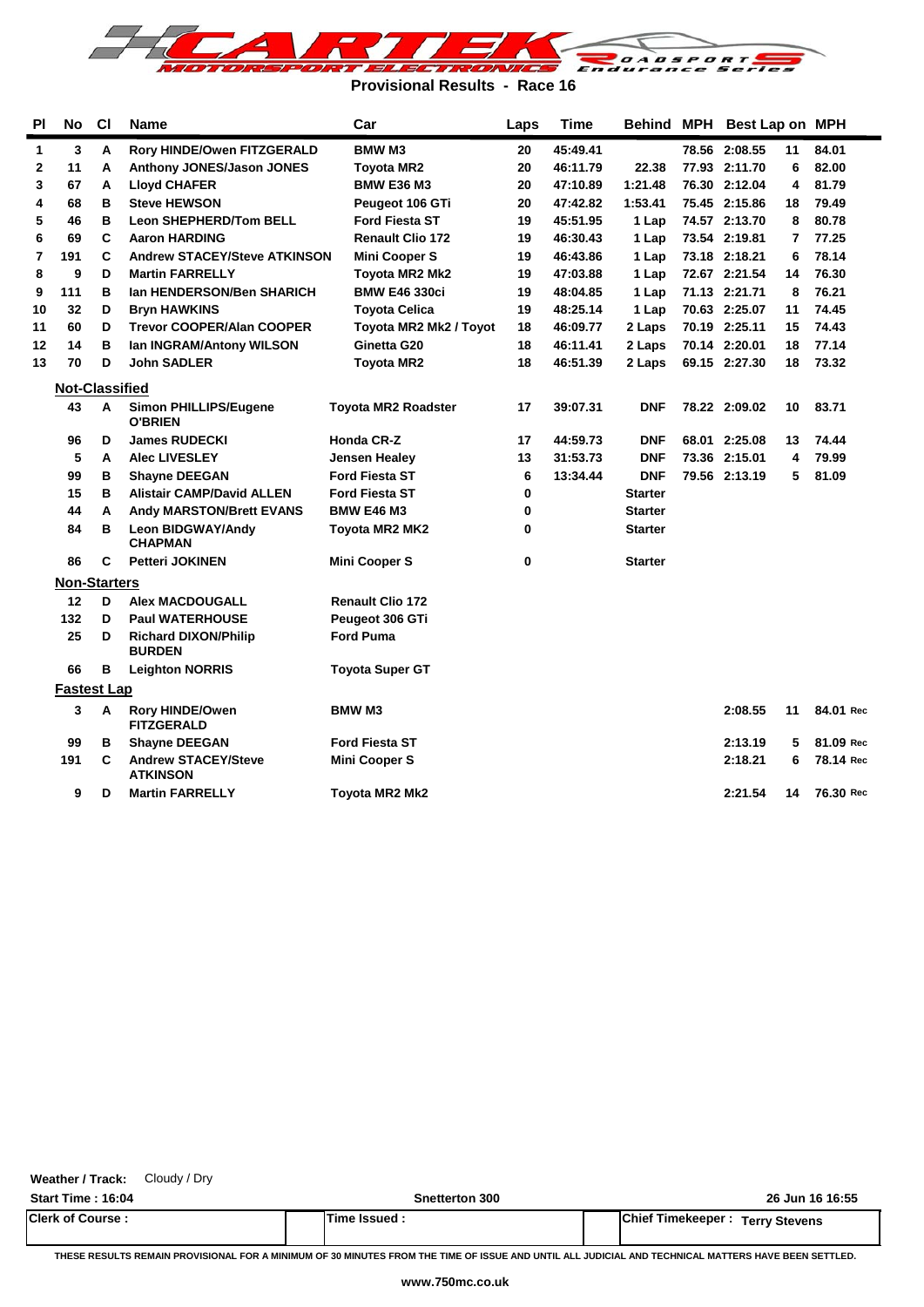## Lap Chart 750MC Cartek Roadsports Series - Race 16

|    | Lap 1       |    | Lap 2       |    | Lap 3       |     | Lap 4       |    | Lap 5          |    | Lap 6          |    | Lap 7          |     | Lap 8          |     | Lap 9          |     | Lap <sub>10</sub> |
|----|-------------|----|-------------|----|-------------|-----|-------------|----|----------------|----|----------------|----|----------------|-----|----------------|-----|----------------|-----|-------------------|
| No | Time        | No | Time        | No | Time        | No. | Time        | No | Time           | No | Time           | No | Time           | No. | Time           | No. | Time           | No. | Time              |
|    | 43 2.16.18  |    | 43 4:28.46  |    | 43 6:42.29  | 43  | 8:53.17     |    | 43 11:03.89    |    | 43 13:14.05    |    | 43 15:23.44    |     | 43 17:33.08    |     | 43 19:42.21    |     | 43 21:51.23       |
|    | 3 2:20.73   |    | 3 4:33.82   |    | 6:46.61     | 3   | 8:57.07     |    | 3 11:06.16     |    | 3 13:15.58     |    | 96 15:23.44 *1 |     | 3 17:33.56     | 3   | 19:42.42       |     | 3 21:51.74        |
|    | 11 2:22.09  |    | 11 4:37.55  |    | 11 6:51.35  | 11  | 9:04.03     |    | 11 11:15.95    |    | 11 13:27.65    |    | 3 15:24.74     |     | 60 17:46.88 *1 |     | 32 19:42.94 *1 |     | 5 22:20.81 *1     |
|    | 99 2:22.73  |    | 99 4:38.61  |    | 99 6:54.06  | 99  | 9:08.00     |    | 99 11:21.19    |    | 99 13:34.44    |    | 70 15:34.15 *1 |     | 96 17:49.06 *1 |     | 5 19:59.99 *1  |     | 14 22:30.53 *2    |
|    | 46 2:24.73  |    | 46 4:40.78  | 67 | 6:57.22     | 67  | 9:09.26     |    | 14 11:21.63 *1 |    | 67 13:35.08    |    | 11 15:41.10    |     | 11 17:53.55    |     | 14 20:05.66 *2 |     | 46 22:35.47       |
|    | 67 2:26.41  |    | 67 4:41.19  |    | 46 6.57.84  |     | 46 9:11.71  |    | 67 11:22.54    |    | 46 13:39.71    |    | 67 15:51.73    |     | 70 18:03.75 *1 |     | 11 20:06.86    |     | 70 23:02.94 *1    |
|    | 68 2:28.80  |    | 5 4:46.56   |    | 5 7:04.26   | 5.  | 9:19.27     |    | 46 11:25.99    |    | 14 13:47.47 *1 |    | 46 15:53.90    |     | 67 18:04.81    |     | 60 20:14.58 *1 |     | 9 23:17.48 *1     |
|    | 5 2:29.76   |    | 68 4:50.80  |    | 68 7:10.22  | 68  | 9:29.54     |    | 5 11:35.85     |    | 5 13:55.96     |    | 14 16:10.49 *1 |     | 46 18:07.60    |     | 46 20:21.64    |     | 68 23:18.74       |
|    | 191 2:30.96 |    | 191 4:51.93 |    | 191 7:11.55 | 191 | 9:31.53     |    | 68 11:48.54    |    | 68 14:06.81    |    | 5 16:12.62     |     | 68 18:43.42    |     | 70 20:33.26 *1 |     | 191 23:25.31      |
|    | 69 2:32.29  |    | 69 4:54.77  |    | 69 7:17.57  | 69  | 9:38.55     |    | 191 11:50.18   |    | 191 14:08.39   |    | 68 16:24.95    |     | 191 18:46.49   |     | 68 21:01.14    |     | 111 23:26.95 *1   |
|    | 32 2:38.22  |    | 111 5:05.06 |    | 111 7:28.71 |     | 111 9:53.52 |    | 69 11:58.54    |    | 69 14:18.81    |    | 191 16:26.80   |     | 69 18:58.48    |     | 191 21:06.31   |     | 32 23:41.23 *1    |
|    | 111 2:40.27 |    | 32 5:06.25  |    | 32 7:31.85  |     | 32 9:57.29  |    | 111 12:18.07   |    | 111 14:41.20   |    | 69 16:38.62    |     | 111 19:24.73   |     | 69 21:18.54    |     | 11 23:44.18       |
|    | 96 2:41.42  |    | 9 5:08.49   |    | 9 7:34.25   | 9   | 9:57.66     |    | 9 12:21.36     |    | 9 14:44.88     |    | 111 17:03.02   |     | 9 19:30.61     |     | 96 21:37.27 *1 |     |                   |
|    | 9 2:41.53   |    | 96 5:09.56  |    | 96 7:40.80  | 60  | 10:18.32    |    | 32 12:24.66    |    | 32 14:50.34    |    | 9 17:07.62     |     |                |     | 67 21:48.55    |     |                   |
|    | 60 2:47.19  |    | 60 5:18.23  | 60 | 7:48.11     |     | 96 10:26.06 |    | 60 12:48.37    |    | 60 15:17.22    |    | 32 17:16.47    |     |                |     |                |     |                   |
|    | 70 2:47.41  |    | 70 5:23.22  |    | 70 7:57.88  |     | 70 10:30.12 |    | 96 12:57.52    |    |                |    |                |     |                |     |                |     |                   |
|    | 14 3:06.60  |    | 14 5:38.60  |    | 14 8:05.63  |     |             |    | 70 13:02.44    |    |                |    |                |     |                |     |                |     |                   |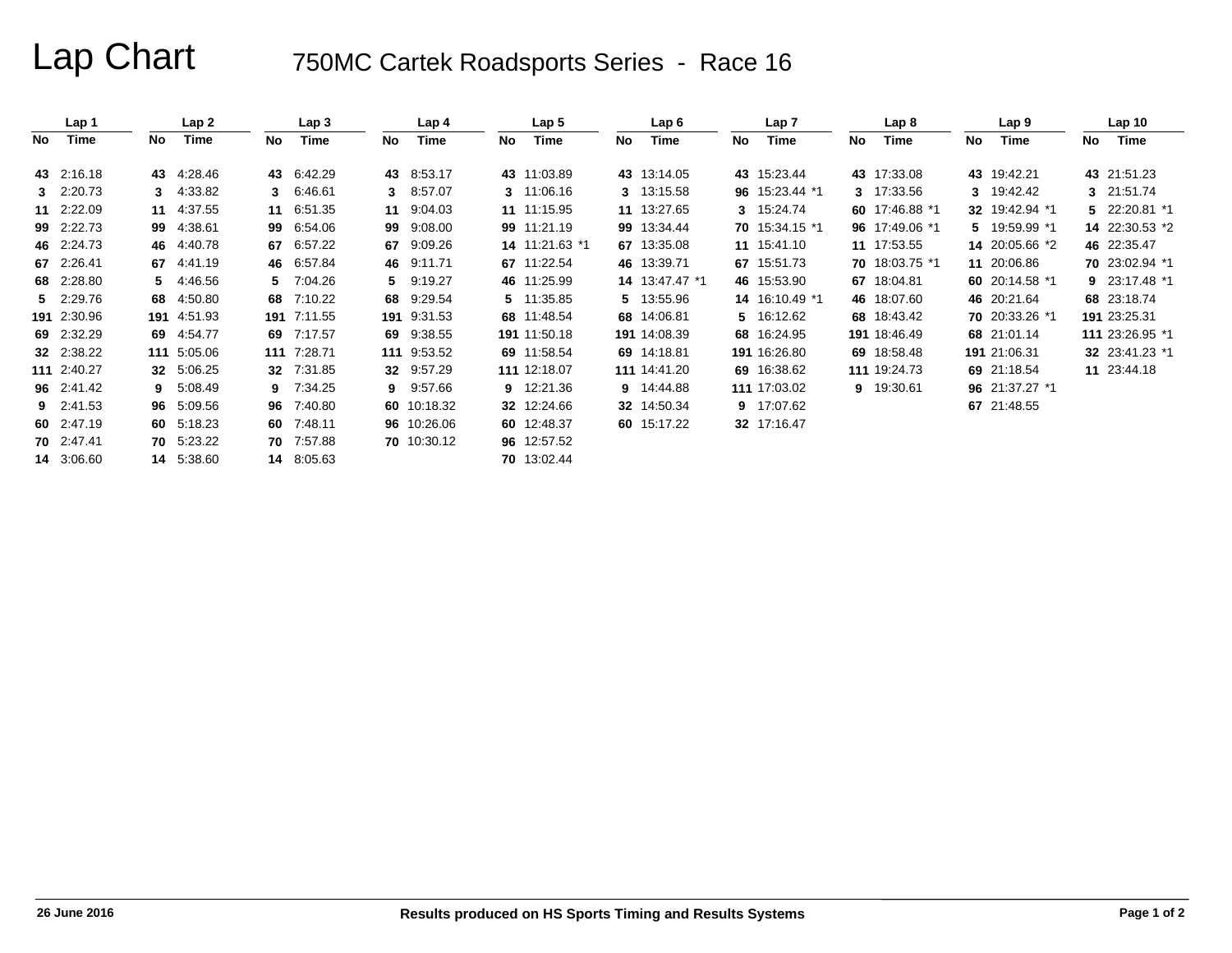# Lap Chart 750MC Cartek Roadsports Series - Race 16

|    | Lap 11          |    | Lap <sub>12</sub> |    | Lap <sub>13</sub> |    | Lap <sub>14</sub> |    | Lap <sub>15</sub> |     | Lap <sub>16</sub> |    | Lap <sub>17</sub> |    | Lap <sub>18</sub> |    | Lap <sub>19</sub> |     | Lap20           |
|----|-----------------|----|-------------------|----|-------------------|----|-------------------|----|-------------------|-----|-------------------|----|-------------------|----|-------------------|----|-------------------|-----|-----------------|
| No | Time            | No | Time              | No | Time              | No | Time              | No | Time              | No. | Time              | No | Time              | No | Time              | No | Time              | No. | Time            |
|    | 3 24:00.29      |    | 3 27:40.93        |    | 3 29:57.16        |    | 3 32:08.91        |    | 3 34:20.14        |     | 43 36:49.89       |    | 43 39:07.31       |    | 3 41:25.10        |    | 3 43:37.63        |     | 3 45:49.41      |
|    | 96 24:05.97 *2  |    | 43 27:57.86       |    | 69 29:58.05 *1    |    | 69 32:18.97 *1    |    | 14 34:23.33 *2    |     | 70 36:59.60 *2    |    | 14 39:08.09 *2    |    | 14 41:29.93 *2    |    | 60 43:44.28 *2    |     | 46 45:51.95 *1  |
|    | 60 24:09.07 *2  |    | 9 28:06.44 *1     |    | 43 30:11.06       |    | 191 32:19.05 *1   |    | 70 34:29.27 *2    |     | 3 37:00.88        |    | 3 39:14.36        |    | 11 41:44.72       |    | 14 43:51.40 *2    |     | 60 46:09.77 *2  |
|    | 67 24:10.05 *1  |    | 11 28:19.00       |    | 9 30:28.25 *1     |    | 43 32:24.21       |    | 43 34:36.93       |     | 69 37:03.42 *1    |    | 69 39:26.30 *1    |    | 69 41:48.56 *1    |    | 11 43:58.37       |     | 14 46:11.41 *2  |
|    | 5 24:37.49 *1   |    | 46 28:28.10       |    | 11 30:33.42       |    | 11 32:49.09       |    | 69 34:40.79 *1    |     | 191 37:06.99 *1   |    | 70 39:28.38 *2    |    | 70 41:56.40 *2    |    | 69 44:10.05 *1    |     | 11 46:11.79     |
|    | 46 24:49.24     |    | 111 28:32.91 *1   |    | 46 30:53.98       |    | $9$ 32:50.05 $*1$ |    | 191 34:43.64 *1   |     | 11 37:17.86       |    | 191 39:30.35 *1   |    | 191 41:56.85 *1   |    | 191 44:21.62 *1   |     | 69 46:30.43 *1  |
|    | 14 24:54.70 *2  |    | 32 28:37.54 *1    |    | 67 31:00.28       |    | 46 33:16.57       |    | 11 35:04.09       |     | 9 37:33.33 *1     |    | 11 39:30.39       |    | 9 $42:19.23$ *1   |    | 70 44:24.09 *2    |     | 191 46:43.86 *1 |
|    | 69 25:07.61 *1  |    | 67 28:44.40       |    | 111 31:01.02 *1   |    | 67 33:16.69       |    | $9$ 35:11.59 $*1$ |     | 67 37:46.76       |    | 9 39:56.56 *1     |    | 67 42:44.93       |    | 9 44:41.52 *1     |     | 70 46:51.39 *2  |
|    | 43 25:39.70     |    | 60 29:06.80 *1    |    | 32 31:05.11 *1    |    | 111 33:27.33 *1   |    | 67 35:31.54       |     | 46 37:59.02       |    | 46 40:21.85       |    | 68 43:08.81       |    | 67 44:57.90       |     | 9 47:03.88 *1   |
|    | 9 25:42.78 *1   |    | 5 29:10.81        |    | 60 31:33.65 *1    |    | 32 33:32.05 *1    |    | 46 35:37.31       |     | 111 38:20.86 *1   |    | 67 40:29.27       |    | 111 43:12.67 *1   |    | 96 44:59.73 *2    |     | 67 47:10.89     |
|    | 11 26:02.42     |    | 96 29:12.79 *1    |    | 96 31:38.98 *1    |    | 60 33:59.74 *1    |    | 111 35:54.11 *1   |     | 32 38:23.03 *1    |    | 111 40:46.50 *1   |    | 32 43:16.19 *1    |    | 68 45:25.13       |     | 68 47:42.82     |
|    | 111 26:04.04 *1 |    | 68 29:27.95       |    | 68 31:45.38       |    | 68 34:02.99       |    | 32 35:57.43 *1    |     | 68 38:36.25       |    | 32 40:49.48 *1    |    | 46 43:25.03       |    | 111 45:38.39 *1   |     | 111 48:04.85 *1 |
|    | 32 26:12.47 *1  |    | 70 29:31.74 *1    |    | 5 31:53.73        |    | 96 34:04.06 *1    |    | 68 36:20.15       |     | 60 38:52.11 *1    |    | 68 40:52.95       |    |                   |    | 32 45:45.09 *1    |     | 32 48:25.14 *1  |
|    | 67 26:28.33     |    | 14 29:38.50 *1    |    | 70 32:00.44 *1    |    |                   |    | 60 36:27.00 *1    |     | 96 38:55.02 *1    |    | 60 $41:18.05$ *1  |    |                   |    |                   |     |                 |
|    | 60 26:39.33 *1  |    | 191 29:51.71      |    | 14 32:00.95 *1    |    |                   |    | 96 36:29.61 *1    |     |                   |    | 96 41:20.21 *1    |    |                   |    |                   |     |                 |
|    | 96 26:45.60 *1  |    |                   |    |                   |    |                   |    | 14 36:44.25 *1    |     |                   |    |                   |    |                   |    |                   |     |                 |
|    | 5 26:53.65      |    |                   |    |                   |    |                   |    |                   |     |                   |    |                   |    |                   |    |                   |     |                 |
|    | 70 26:57.99 *1  |    |                   |    |                   |    |                   |    |                   |     |                   |    |                   |    |                   |    |                   |     |                 |
|    | 68 27:06.95     |    |                   |    |                   |    |                   |    |                   |     |                   |    |                   |    |                   |    |                   |     |                 |
|    | 191 27:10.13    |    |                   |    |                   |    |                   |    |                   |     |                   |    |                   |    |                   |    |                   |     |                 |
|    | 14 27:17.29 *1  |    |                   |    |                   |    |                   |    |                   |     |                   |    |                   |    |                   |    |                   |     |                 |

**69** 27:35.55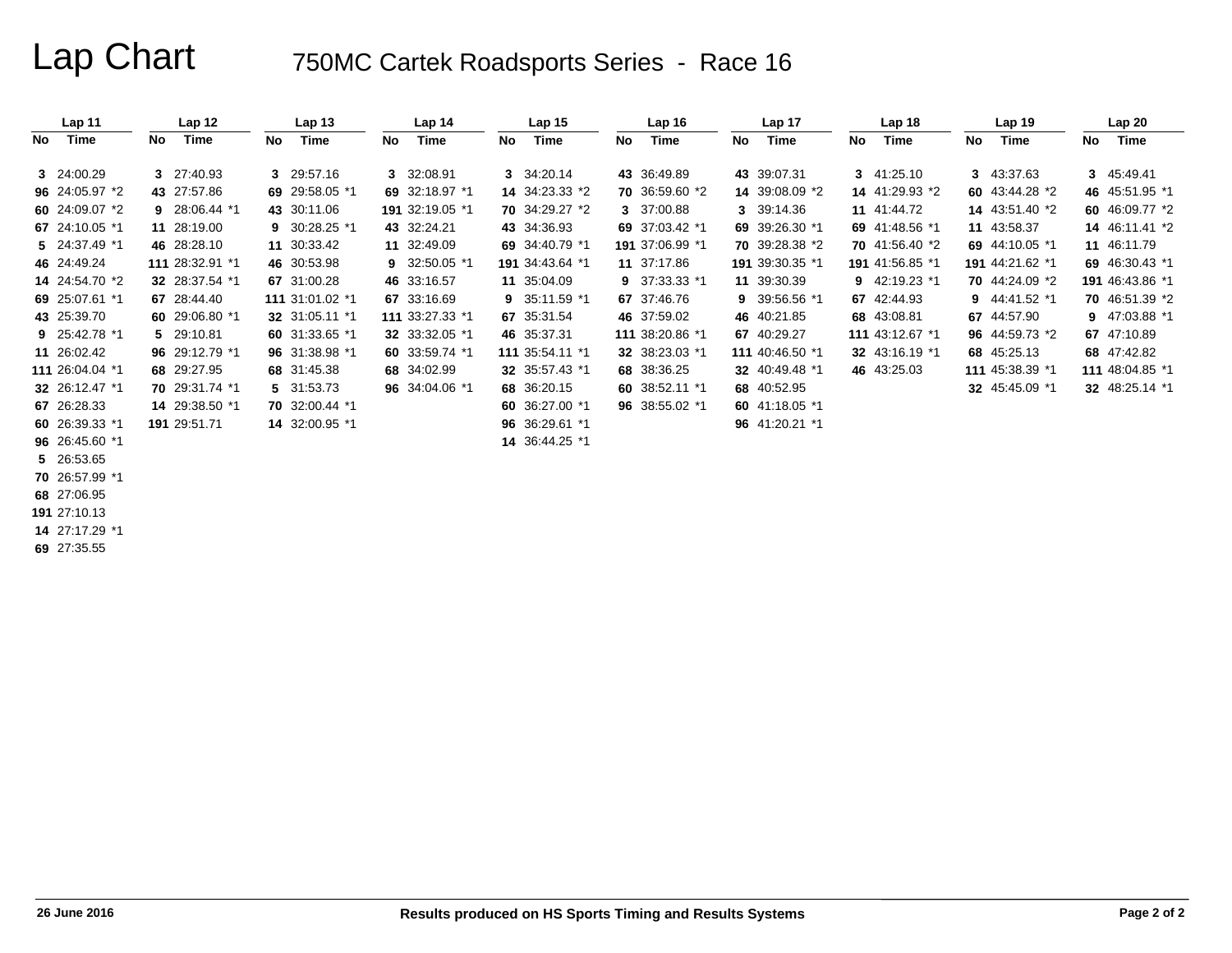## **750MC Cartek Roadsports Series**

### **LAP TIMES - Race 16**

| 3  | <b>Rory HINDE</b>     |                                       |                           |                    |                         |                 |                                             |                         |         |                |                 |  |  |
|----|-----------------------|---------------------------------------|---------------------------|--------------------|-------------------------|-----------------|---------------------------------------------|-------------------------|---------|----------------|-----------------|--|--|
|    | Lap                   | $\blacktriangleleft$                  | $\overline{2}$            | $\mathbf{3}$       | 4                       | 5 <sup>5</sup>  | 6                                           | $\mathbf{7}$            | 8       | 9              | 10 <sub>1</sub> |  |  |
|    | $1 \quad$             | 2:20.73                               | 2:13.09                   | 2:12.79            | 2:10.46                 | 2:09.09         | 2:09.42                                     | 2:09.16                 | 2:08.82 | 2:08.86        | 2:09.32         |  |  |
|    | 11                    | 2:08.55                               | 3:40.64                   | 2:16.23            | 2:11.75                 | 2:11.23         | 2:40.74                                     | 2:13.48                 | 2:10.74 | 2:12.53        | 2:11.78         |  |  |
| 5  |                       | <b>Alec LIVESLEY</b>                  |                           |                    |                         |                 |                                             |                         |         |                |                 |  |  |
|    | Lap<br>$1 \quad$      | $\blacktriangleleft$<br>2:29.76       | $\overline{2}$            | $\mathbf{3}$       | 4                       | $5\phantom{1}$  | 6                                           | $\mathbf{7}$<br>2:16.66 | 8       | $\overline{9}$ | 10 <sub>1</sub> |  |  |
|    | 11                    | 2:16.16                               | 2:16.80<br>2:17.16        | 2:17.70<br>2:42.92 | 2:15.01                 | 2:16.58         | 2:20.11                                     |                         | 3:47.37 | 2:20.82        | 2:16.68         |  |  |
| 9  |                       | <b>Martin FARRELLY</b>                |                           |                    |                         |                 |                                             |                         |         |                |                 |  |  |
|    | Lap                   | $\blacktriangleleft$                  | $\overline{2}$            | $\mathbf{3}$       | $\overline{4}$          | 5               | $6\phantom{1}$                              | $\mathbf{7}$            | 8       | 9              | 10 <sub>1</sub> |  |  |
|    | $1 \quad$             | 2:41.53                               | 2:26.96                   | 2:25.76            | 2:23.41                 | 2:23.70         | 2:23.52                                     | 2:22.74                 | 2:22.99 | 3:46.87        | 2:25.30         |  |  |
|    | 11                    | 2:23.66                               | 2:21.81                   | 2:21.80            | 2:21.54                 | 2:21.74         | 2:23.23                                     | 2:22.67                 | 2:22.29 | 2:22.36        |                 |  |  |
| 11 | <b>Anthony JONES</b>  |                                       |                           |                    |                         |                 |                                             |                         |         |                |                 |  |  |
|    | Lap                   | $\blacktriangleleft$                  | $\overline{2}$            | $\mathbf{3}$       | 4                       | 5               | 6                                           | $\overline{7}$          | 8       | $\overline{9}$ | 10              |  |  |
|    | $1 \quad$             | 2:22.09                               | 2:15.46                   | 2:13.80            | 2:12.68                 | 2:11.92         | 2:11.70                                     | 2:13.45                 | 2:12.45 | 2:13.31        | 3:37.32         |  |  |
|    | 11                    | 2:18.24                               | 2:16.58                   | 2:14.42            | 2:15.67                 | 2:15.00         | 2:13.77                                     | 2:12.53                 | 2:14.33 | 2:13.65        | 2:13.42         |  |  |
| 14 |                       | lan INGRAM                            |                           |                    |                         |                 |                                             |                         |         |                |                 |  |  |
|    | Lap                   | $\blacktriangleleft$                  | $\overline{2}$            | $\mathbf{3}$       | 4                       | 5 <sup>1</sup>  | $6\phantom{1}$                              | $\mathbf{7}$            | 8       | 9              | 10 <sup>°</sup> |  |  |
|    | $1 \quad$             | 3:06.60                               | 2:32.00                   | 2:27.03            | 3:16.00                 | 2:25.84         | 2:23.02                                     | 3:55.17                 | 2:24.87 | 2:24.17        | 2:22.59         |  |  |
|    | 11                    | 2:21.21                               | 2:22.45                   | 2:22.38            | 2:20.92                 | 2:23.84         | 2:21.84                                     | 2:21.47                 | 2:20.01 |                |                 |  |  |
| 32 |                       | <b>Bryn HAWKINS</b>                   |                           |                    |                         |                 |                                             |                         |         |                |                 |  |  |
|    | Lap                   | $\blacktriangleleft$                  | $\mathbf{2}$              | $\mathbf{3}$       | 4                       | 5               | 6                                           | $\overline{7}$          | 8       | 9              | 10 <sub>1</sub> |  |  |
|    | $1 \quad$             | 2:38.22                               | 2:28.03                   | 2:25.60            | 2:25.44                 | 2:27.37         | 2:25.68                                     | 2:26.13                 | 2:26.47 | 3:58.29        | 2:31.24         |  |  |
|    | 11                    | 2:25.07                               | 2:27.57                   | 2:26.94            | 2:25.38                 | 2:25.60         | 2:26.45                                     | 2:26.71                 | 2:28.90 | 2:40.05        |                 |  |  |
| 43 | <b>Simon PHILLIPS</b> |                                       |                           |                    |                         |                 |                                             |                         |         |                |                 |  |  |
|    | Lap                   | 1.                                    | $\overline{2}$            | 3                  | 4                       | 5               | 6                                           | $\overline{7}$          | 8       | 9              | 10 <sub>1</sub> |  |  |
|    | $1 \quad$             | 2:16.18                               | 2:12.28                   | 2:13.83            | 2:10.88                 | 2:10.72         | 2:10.16                                     | 2:09.39                 | 2:09.64 | 2:09.13        | 2:09.02         |  |  |
|    | 11                    |                                       | 3:48.47  2:18.16  2:13.20 |                    | 2:13.15                 |                 | 2:12.72 2:12.96                             | 2:17.42                 |         |                |                 |  |  |
| 46 |                       | <b>Leon SHEPHERD</b>                  |                           |                    |                         |                 |                                             |                         |         |                |                 |  |  |
|    |                       | Lap 1 2 3 4 5 6 7 8 9 10<br>1 2:24.73 | 2:16.05                   | 2:17.06            |                         | 2:13.87 2:14.28 |                                             | 2:13.72 2:14.19         | 2:13.70 | 2:14.04        | 2:13.83         |  |  |
|    |                       | 11 2:13.77 3:38.86                    |                           |                    | 2:25.88 2:22.59 2:20.74 |                 |                                             | 2:21.71 2:22.83         | 3:03.18 | 2:26.92        |                 |  |  |
| 60 |                       | <b>Trevor COOPER</b>                  |                           |                    |                         |                 |                                             |                         |         |                |                 |  |  |
|    | Lap                   | 1 2 3 4 5 6 7 8 9 10                  |                           |                    |                         |                 |                                             |                         |         |                |                 |  |  |
|    |                       | 1 2:47.19 2:31.04 2:29.88             |                           |                    |                         |                 | 2:30.21  2:30.05  2:28.85  2:29.66  2:27.70 |                         |         | 3:54.49        | 2:30.26         |  |  |
|    |                       | 11 2:27.47 2:26.85                    |                           | 2:26.09            | 2:27.26                 | 2:25.11         |                                             | 2:25.94 2:26.23         | 2:25.49 |                |                 |  |  |
| 67 |                       | <b>Lloyd CHAFER</b>                   |                           |                    |                         |                 |                                             |                         |         |                |                 |  |  |
|    |                       | Lap 1 2 3 4 5 6 7 8 9 10              |                           |                    |                         |                 |                                             |                         |         |                |                 |  |  |
|    |                       | 1 2:26.41                             | 2:14.78                   | 2:16.03            |                         | 2:12.04 2:13.28 |                                             | 2:12.54 2:16.65         | 2:13.08 | 3:43.74        | 2:21.50         |  |  |
|    |                       | 11 2:18.28                            | 2:16.07                   | 2:15.88            | 2:16.41                 | 2:14.85         |                                             | 2:15.22  2:42.51        | 2:15.66 | 2:12.97        | 2:12.99         |  |  |